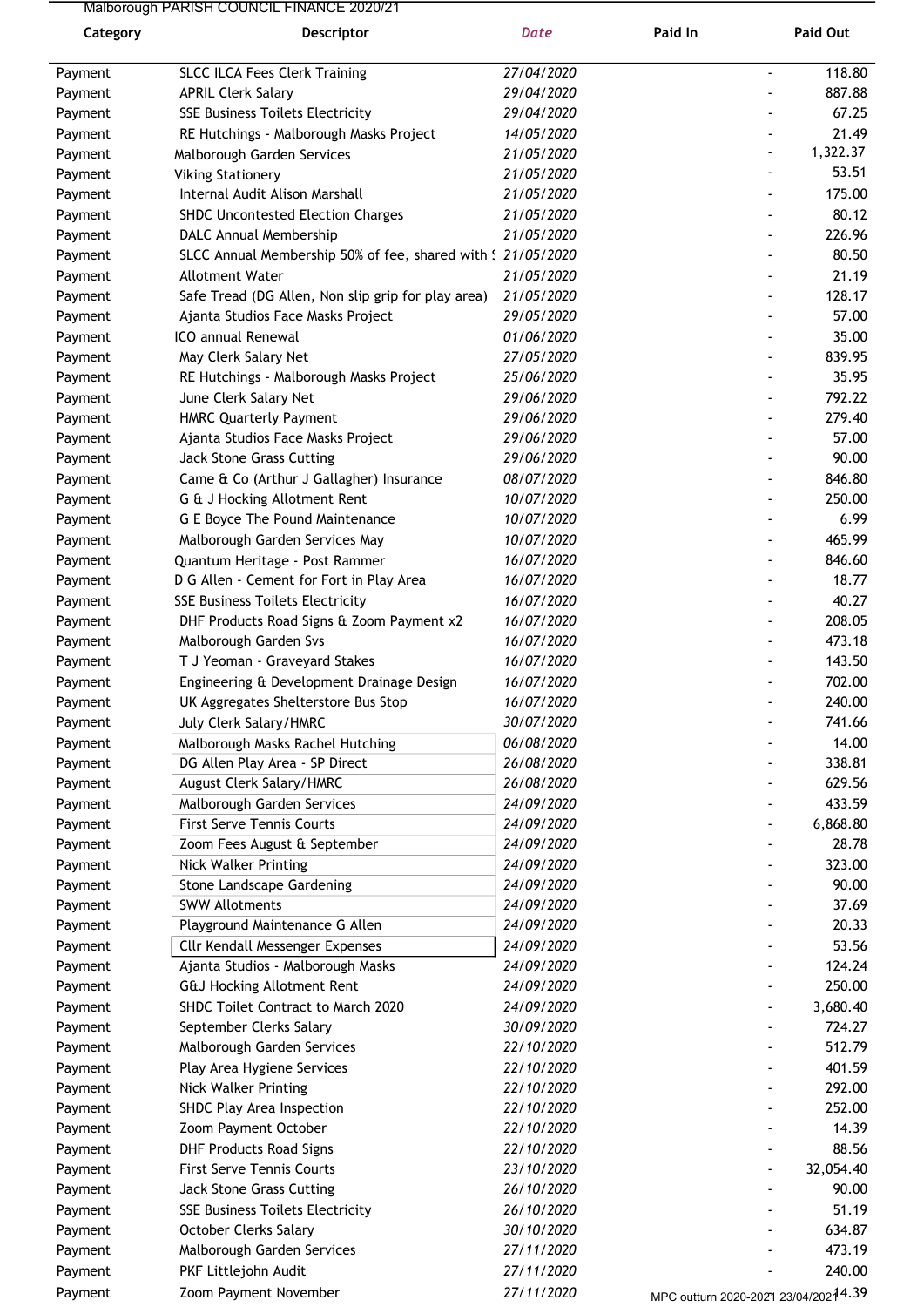Malborough PARISH COUNCIL FINANCE 2020/21

| Category       | Descriptor                                 | <b>Date</b> | Paid In        | Paid Out  |
|----------------|--------------------------------------------|-------------|----------------|-----------|
| Payment        | <b>Beers Solicitors</b>                    | 27/11/2020  | $\blacksquare$ | 1,183.00  |
| Payment        | Otter                                      | 27/11/2020  |                | 17.98     |
| Payment        | Postage                                    | 27/11/2020  |                | 2.70      |
| Payment        | Allotment Water                            | 27/11/2020  |                | 98.29     |
| Payment        | <b>Water Public Toilets</b>                | 27/11/2020  |                | 99.35     |
| Payment        | RBL Poppy Appeal                           | 27/11/2020  |                | 50.00     |
| Payment        | Clerks November Salary & HMRC              | 30/11/2020  |                | 635.07    |
| Payment        | Zoom December Payment                      | 11/01/2021  |                | 14.39     |
| Payment        | Huish Flock Rossiter                       | 11/01/2021  |                | 194.40    |
| Payment        | <b>Wickstead Crossed Rope</b>              |             |                | 251.08    |
| Payment        | Malb.Garden Services                       | 11/01/2021  | $\blacksquare$ | 393.99    |
| Payment        | Quantum Heritage                           | 11/01/2021  |                | 30.08     |
| Payment        | <b>Illuminate</b>                          |             | ÷,             | 387.16    |
| Payment        | Bibby Plumbing & Heating (toilet cisterns) | 10/02/2021  | $\overline{a}$ | 300.00    |
| Payment        | Nick Walker Printing                       | 11/01/2021  |                | 323.00    |
| Payment        | December Clerks Salary & HMRC              | 30/12/2021  |                | 634.87    |
| Payment        | PTFA Payment                               | 22/01/2021  |                | 438.65    |
| Payment        | Zoom January Payment                       | 22/01/2021  |                | 14.39     |
| Payment        | Malborough Garden Services                 | 22/01/2021  |                | 151.20    |
| Payment        | Lockshop Direct                            | 22/01/2021  |                | 90.25     |
| Payment        | January Clerks Salary & HMRC               | 29/01/2021  |                | 634.87    |
| Payment        | PTFA Consortium Payment                    | 10/02/2021  |                | 141.59    |
| Payment        | Zoom February Payment                      | 05/03/2021  |                | 14.39     |
| Payment        | Malb.Garden Services                       | 05/03/2021  |                | 151.20    |
| Payment        | SSE Public Conv. Water                     | 05/03/2021  |                | 45.81     |
| Payment        | SSE Pubic Conv. Electric.                  | 05/03/2021  |                | 40.85     |
| Payment        | Hope Cove Lifeboat                         | 05/03/2021  |                | 500.00    |
| Payment        | Citizens Advice Bureau                     | 05/03/2021  |                | 150.00    |
| Payment        | Royal Voluntary Service                    | 05/03/2021  |                | 150.00    |
| Payment        | <b>Bibby Heating/Plumbing</b>              | 05/03/2021  |                | 100.00    |
| Payment        | Nick Walker Printing                       | 05/03/2021  |                | 287.00    |
| Payment        | <b>February Clerk Salary</b>               | 28/02/2021  |                | 779.07    |
| Payment        | <b>Viking Stationery</b>                   | 18/03/2021  | $\blacksquare$ | 40.76     |
| Payment        | Transfer to VillageOrg Website Account     | 18/03/2021  |                | 300.00    |
| Payment        | Ian Draper Cleaning                        | 18/03/2021  |                | 140.00    |
| Payment        | Playground Repair M Pears Engineering Ltd  | 18/03/2021  |                | 4.52      |
| Payment        | Zoom March, Shaw & Sons, SHDC Plan & Oil   | 18/03/2021  |                | 215.07    |
| Payment        | Glasdon UK Ltd                             | 18/03/2021  |                | 65.61     |
| Payment        | <b>SLCC Training</b>                       | 18/03/2021  |                | 54.00     |
| Payment        | <b>SLCC Subscription Renewal</b>           | 18/03/2021  |                | 74.00     |
| <b>Payment</b> | <b>March Clerk Salary &amp; HMRC</b>       | 29/03/2021  |                | 779.07    |
| Payment        | SHDC PAYE                                  | 18/03/2021  | $\blacksquare$ | 120.00    |
| Payment        | <b>Road Signs Direct</b>                   | 17/03/2021  | ц              | 81.00     |
| Payment        | <b>DCC Highways Fee</b>                    | 17/03/2021  |                | 65.00     |
| Payment        | Malborough Garden Services                 | 18/03/2021  |                | 75.00     |
|                | TOTAL PAYMENTS YTD Financial year 2020/21  |             | £<br>-£        | 69,408.63 |
|                |                                            |             |                |           |

| Receipts | Devon CC Grant Cycle Path                 | 17/12/2021 | 1,500.00                                   |
|----------|-------------------------------------------|------------|--------------------------------------------|
| Receipts | SHDC Precept FIRST TRANCHE                | 17/04/2020 | 15,087.50                                  |
| Receipts | Dignity Funerals                          | 24/04/2020 | 90.00                                      |
| Receipts | HMRC VAT REBATE                           | 28/04/2020 | 3,806.11                                   |
| Receipts | April Gross Interest                      | 09/04/2020 | 1.11                                       |
| Receipts | May Gross Interest                        | 11/05/2020 | 1.72                                       |
| Receipts | SHPC Share of Stationery Cost from Viking | 19/05/2020 | 6.57                                       |
| Receipts | June Gross Interest                       | 09/06/2020 | 1.68                                       |
| Receipts | <b>Burial Ground</b>                      | 01/07/2020 | 340,00<br>MPC outturn 2020-2021 23/04/2021 |